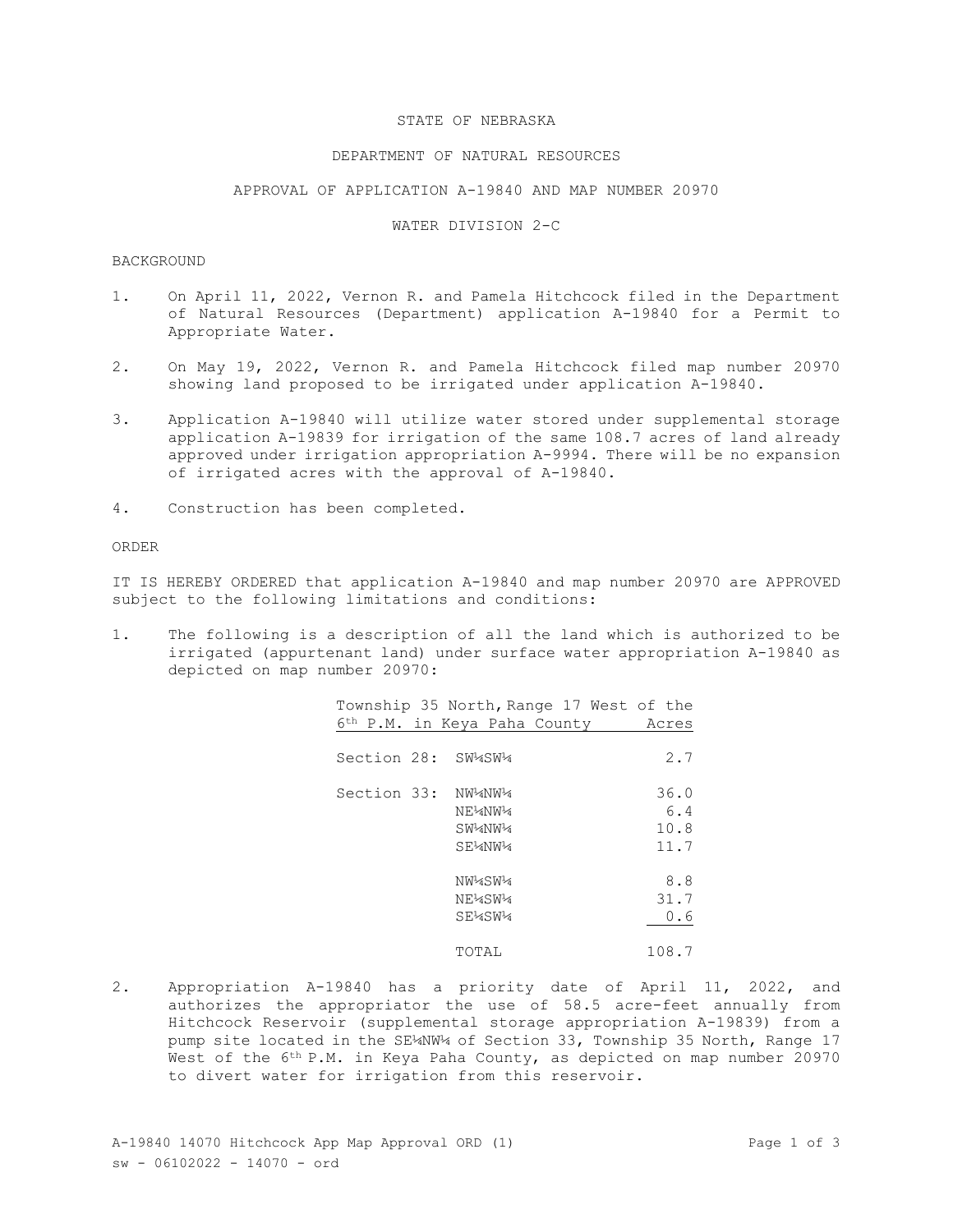- 3. Only the land shown on map number 20970 may be irrigated under appropriation A-19840.
- 4. This appropriation will be limited to the land irrigated and the amount of water beneficially used on an annual basis. Such amount shall not exceed 58.5 acre-feet per annum.
- 5. Appropriation A-19840 provides supplemental water to irrigate land under appropriation A-9994 held by Vernon R. and Pamela Hitchcock. The total amount of water under these permits will be limited to the amount of water beneficially used and will not exceed 108.7 acre-feet per annum for all storage use appropriations.
- 6. A measuring device, approved by the Department, may be required if so ordered by the Department.
- 7. The appropriator must comply with all relevant statutes. The statutes include, but are not limited to, the following:
	- A. Notify the Department of any change in ownership or address.
	- B. Notify the Department of the name and address of the person responsible for the use of the water appropriation (this may include farm managers, tenants, or relatives that actually apply the water to the approved use).
- 8. The appropriator must comply with the following deadlines:
	- A. The appropriation is not considered perfected until water has been beneficially applied for the purpose stated in this Order. The water appropriated under A-19840 must be beneficially used by September 1, 2024.
	- B. After September 1, 2024, a field investigation will be conducted to determine the acres irrigated, after which an order of cancellation will be issued for any unused portions of appropriation A-19840.

ADDITIONAL INFORMATION

Failure to comply with all laws and regulations pertaining to surface water appropriations, any orders issued by the Director of the Department of Natural Resources, or the provisions of this Order may result in the cancellation of the appropriation, temporary closing of the appropriation, administrative penalty, criminal prosecution, or any combination thereof.

Nebraska law provides that failure to use a portion or all of a perfected appropriation for more than five consecutive years may result in cancellation of the appropriation.

DEPARTMENT OF NATURAL RESOURCES

Thomas E. Riley<br>Thomas E. Riley, P.E., Director

June 10, 2022

A-19840 14070 Hitchcock App Map Approval ORD (1) Page 2 of 3 sw - 06102022 - 14070 - ord